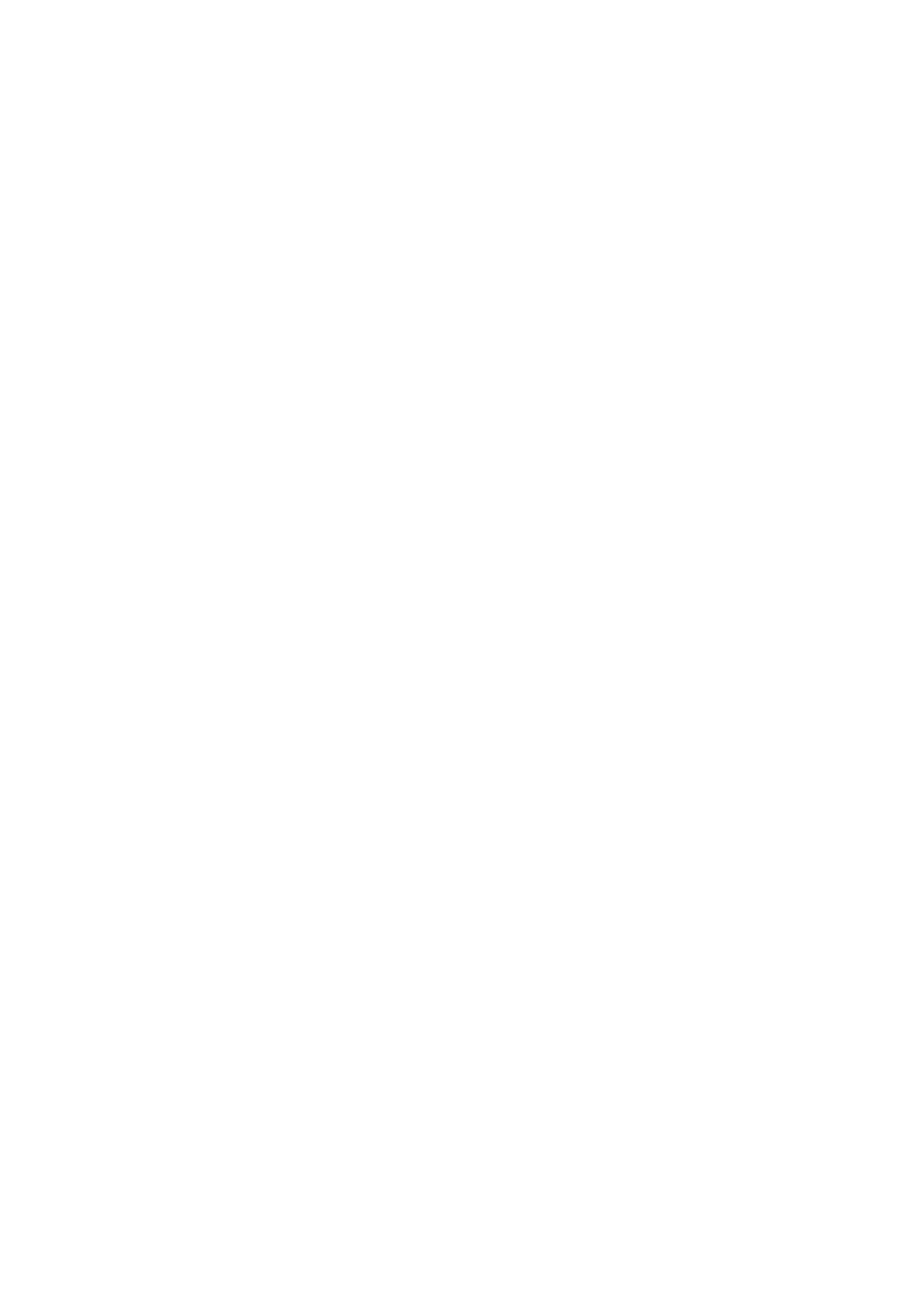

## Corrigendum to EN 60601-1-3:2008

English version

 $\frac{1}{2}$  ,  $\frac{1}{2}$  ,  $\frac{1}{2}$  ,  $\frac{1}{2}$  ,  $\frac{1}{2}$  ,  $\frac{1}{2}$  ,  $\frac{1}{2}$ 

**Foreword** 

Add a DOW of 2012-06-01.

Delete the sentences:

However, EN 60601-1-3:1994 remains valid until all the Parts 2 that are used in conjunction with it have been withdrawn. No date of withdrawal of conflicting national standards (dow) has therefore been fixed. However, when Part 1-3 is used for appliances not covered by a Part 2, EN 60601-1-3:1994 is not to be used after 2009-09-12.

 $\overline{\phantom{a}}$ 

March 2010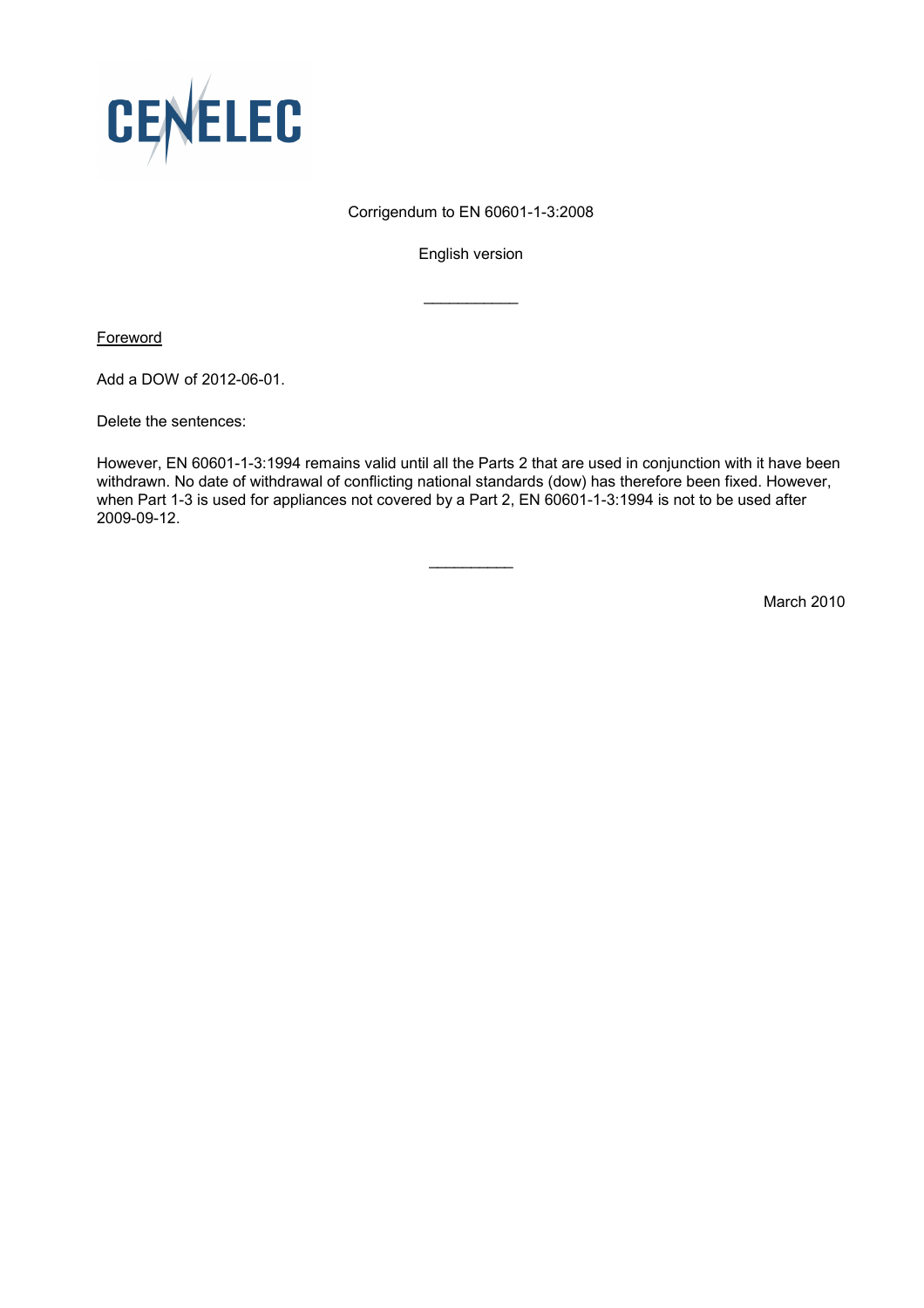

## Corrigendum à la EN 60601-1-3:2008

Version française

 $\frac{1}{2}$  ,  $\frac{1}{2}$  ,  $\frac{1}{2}$  ,  $\frac{1}{2}$  ,  $\frac{1}{2}$  ,  $\frac{1}{2}$  ,  $\frac{1}{2}$ 

Avant-propos

Ajouter pour DOW le 2012-06-01.

Supprimer les phrases:

Toutefois, la EN 60601-1-3:1994 reste valable jusqu'à l'annulation de toutes les Parties 2 qui sont utilisées conjointement avec elle. En conséquence, aucune date de retrait des normes nationales conflictuelles (dow) n'a été fixée. Toutefois, lorsque la Partie 1-3 est utilisée pour des appareils non couverts par une Partie 2, la EN 60601-1-3:1994 ne doit pas être utilisée après le 2009-09-12.

 $\overline{\phantom{a}}$ 

Mars 2010